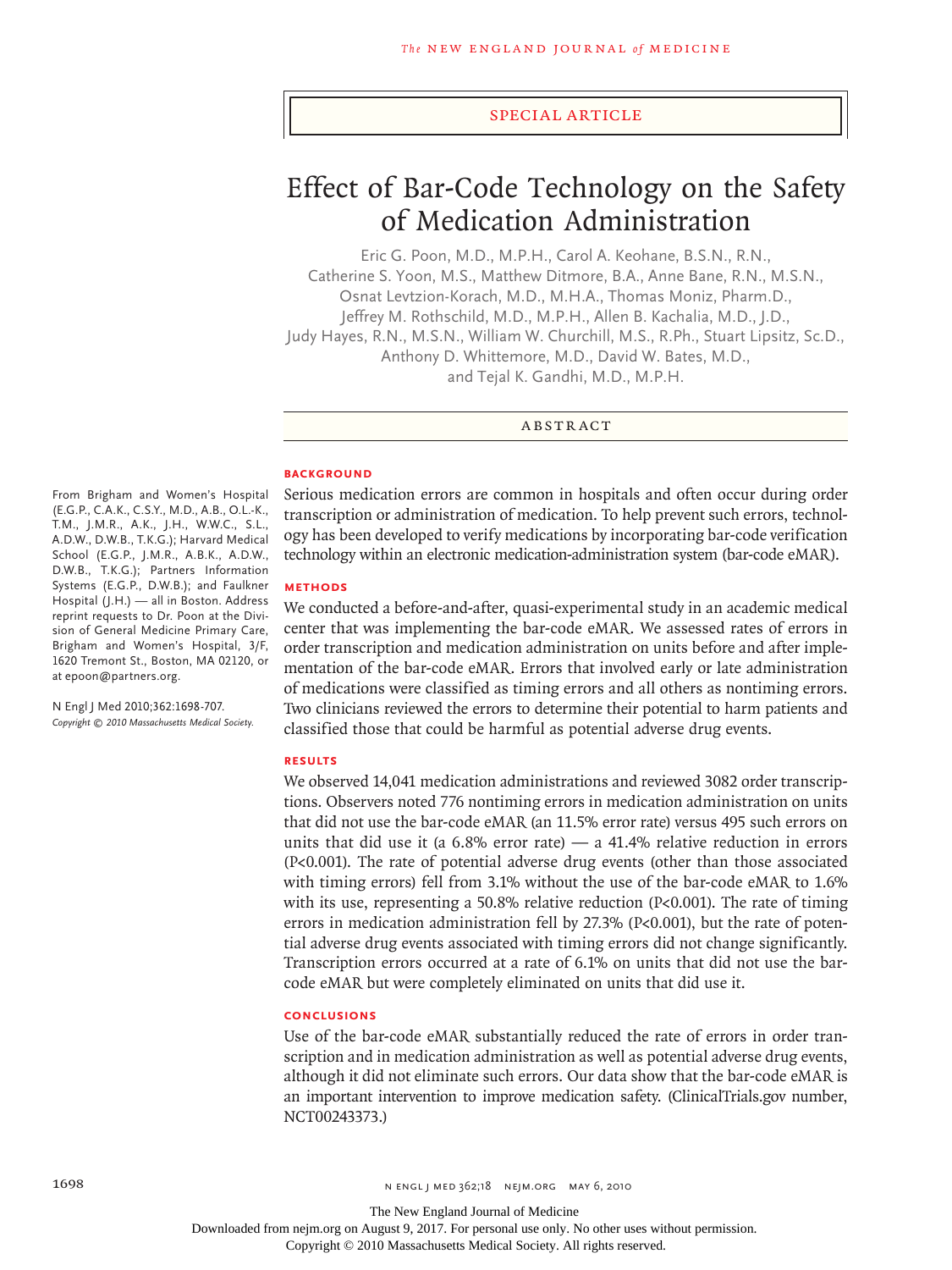MEDICATION ERRORS IN HOSPITALS ARE<br>
common<sup>1,2</sup> and often lead to patient<br>
harm. One study identified 6.5 adverse<br>
events related to medication use per 100 inpa $common<sup>1,2</sup>$  and often lead to patient harm. One study identified 6.5 adverse tient admissions; more than one fourth of these events were due to errors and were therefore preventable.2 Among serious medication errors, about one third occur at the ordering stage of the medication process, another third occur during medication administration, and the remaining third occur in about equal numbers during the transcription and dispensing stages.<sup>3</sup>

Health care information technology has been touted as a promising strategy for preventing medication errors.4-6 For example, computerized physician-order entry has been shown to reduce the incidence of serious medication errors by 55%.<sup>7</sup> Bar-code verification technology, ubiquitous in industries outside the field of health care, is another example. Previous studies have shown that this technology can prevent errors in dispensing drugs from the pharmacy<sup>8</sup> and in counting sponges in the operative setting.9 At the bedside, the use of bar-code technology to verify a patient's identity and the medication to be administered is a promising strategy for preventing medication errors, and its use has been increasing, most notably in Veterans Affairs hospitals.<sup>10</sup> Bar-code medication verification at the bedside is usually implemented in conjunction with an electronic medicationadministration system (eMAR), allowing nurses to automatically document the administration of drugs by means of bar-code scanning. Because the eMAR imports medication orders electronically from either the physician's order entry or the pharmacy system, its implementation may reduce transcription errors. Given its potential to improve medication safety, bar-code eMAR technology is being considered as a criterion for achieving "meaningful use" of health information technology and for obtaining financial incentives under the American Recovery and Reinvestment Act of 2009 in 2013.<sup>11</sup>

Evidence of the effectiveness of the bar-code eMAR technology, however, has been limited and mixed.12-17 Moreover, several studies have highlighted certain unintended consequences of its implementation, with some users either bypassing this technology or relying on it too much, thus increasing the risk of new errors.18-22 Given the uncertainties about the bar-code eMAR technology, we evaluated its implementation in a large tertiary care medical center to assess its effects on administration and transcription errors, as well as on associated potential adverse drug events.

### Methods

# **Overview of Bar-Code eMAR Technology**

Bar-code eMAR technology incorporates several technologies into the workflow of the nursing staff to ensure that the correct medication is administered at the correct dose at the correct time to the correct patient. Traditionally, medication orders placed by physicians are manually transcribed to the paper medication-administration record, which in turn is used by nurses to determine what medications to administer and when. With the bar-code eMAR, medication orders appear on the patient's electronic record once the pharmacist has approved them. Furthermore, if a patient's medication is overdue, the nurse will be alerted through an electronic patient worklist.

In the traditional paper-driven process of administering drugs, the nurse manually verifies the dose and the patient's identity before the medication is given. Bar-code eMAR provides an additional layer of safety by requiring nurses to scan the bar codes on the patient's wristband and on the medication before it is administered. If the dose being scanned corresponds to a pharmacistapproved medication order and the patient is due for this dose, administration is automatically documented. However, if the dose does not correspond to a valid order, the application issues a warning.

For a more detailed description of how nurses use this technology and for a list of the features it supported during the study period, see Appendix A and Appendix B, respectively, in the Supplementary Appendix, available with the full text of this article at NEJM.org.

## **Study Design**

Over a 9-month period in 2005, we determined the rate of errors related to transcribing orders and administering medications in 35 adult medical, surgical, and intensive care units in a 735-bed tertiary academic medical center. In the study year, physicians (or physician extenders) wrote approximately 1.7 million medication orders and nurses administered approximately 5.9 million doses of

The New England Journal of Medicine

Downloaded from nejm.org on August 9, 2017. For personal use only. No other uses without permission.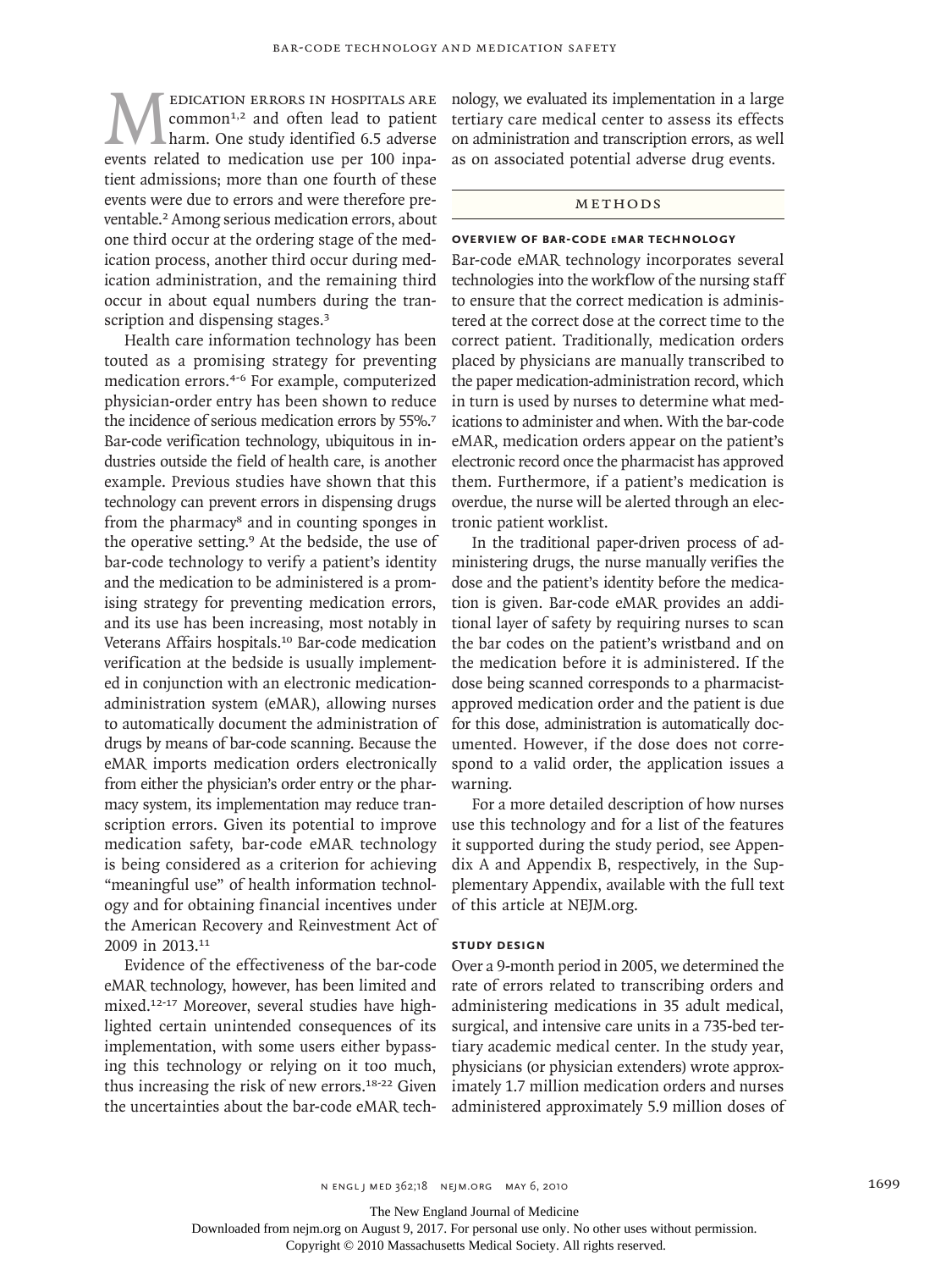medications. Using a prospective, before-and-after, quasi-experimental study design, we compared error rates in units that were using the bar-code eMAR technology with the rates in units that had not implemented it.

# **Rollout Plan**

After a brief pilot period, the hospital began implementing the bar-code eMAR technology at the bedside in April 2005. Between 2 and 4 patientcare units began using this technology every 2 weeks until, by July 2005, all 35 units had completely implemented it. Before each period of rollout, nurses received 4 hours of hands-on classroom training in medication scanning and use of the eMAR application. During the 2-week rollout period, the hospital provided specially trained nurses during all nursing shifts on the participating units to support the nurses who were learning to use the new technology. The hospital's information systems department also provided continuous onsite support during the rollout period.

The clinical decision was made to delay the rollout of the bar-code eMAR technology on oncology units because of the complex protocols, dosing regimens, and specialized workflow for administering medications to these patients. Therefore, these units were not included in the study.

# **Study Outcomes**

We defined two main outcomes for administration errors: errors in timing (involving administrations that were early or late by more than 1 hour) and errors unrelated to timing. These two outcomes were defined separately because there was no broad agreement in the literature regarding what constitutes an early or a late medication administration. The unit of analysis for administration errors was the presence or absence of an error in the dose of medication administered during the observation period; the unit of analysis for transcription errors was the presence or absence of an error in the transcribed medication order.

## **Data Collection and Adjudication**

Trained research nurses directly observed order transcription and medication administration in each study unit 2 to 4 weeks before the bar-code eMAR rollout and then 4 to 8 weeks afterward. Because of the staggered nature of the rollout, observations were made simultaneously in units with and those without the bar-code eMAR during approximately half the observation period, which lasted from February through October 2005.

We used a direct-observation method to measure error rates.<sup>23</sup> Research nurses shadowed staff nurses on the observation units for 4 hours and, without knowing the physician's medication orders, recorded details about the medications being administered to patients. On the rare occasion when a research nurse believed that a medication was being administered erroneously by a staff nurse, the research nurse intercepted the administration and recorded that attempt as an administration error. After completing the observation session, the research nurses, assisted by research pharmacists, reviewed the physicians' orders and either the paper record of medication administration (on units without the bar-code eMAR) or the eMAR (on units with the bar-code eMAR). Using these documents, they determined whether there were any transcription errors (i.e., errors in the transcription of physicians' orders for medications administered during the observation period) or any administration errors (i.e., errors in administering medications, based on what the nurses had directly observed).

Each administration error and transcription error was classified by a member of the study staff according to the type of error (Appendix C in the Supplementary Appendix). Each error was further adjudicated independently by two members of a multidisciplinary panel consisting of physicians, nurses, and pharmacists to confirm the presence of an error and the potential for that error to lead to patient harm (a subgroup known as potential adverse drug events). Harm was further classified as clinically significant, serious, or life-threatening.<sup>24</sup> Any disagreements between the two panel members concerning the presence of an error or the severity of potential harm were resolved by consensus.

## **Statistical Analysis**

Rates of administration errors related to timing, those unrelated to timing, and transcription errors were compared between units with the barcode eMAR and those without it. Unadjusted error rates were compared with the use of the Rao–Scott chi-square test,<sup>25</sup> accounting for clustering by nurse (i.e., multiple observations of medications administered by the same nurse). To adjust for possible confounders, such as unit type, we built clustered logistic-regression models<sup>26</sup> with

The New England Journal of Medicine

Downloaded from nejm.org on August 9, 2017. For personal use only. No other uses without permission.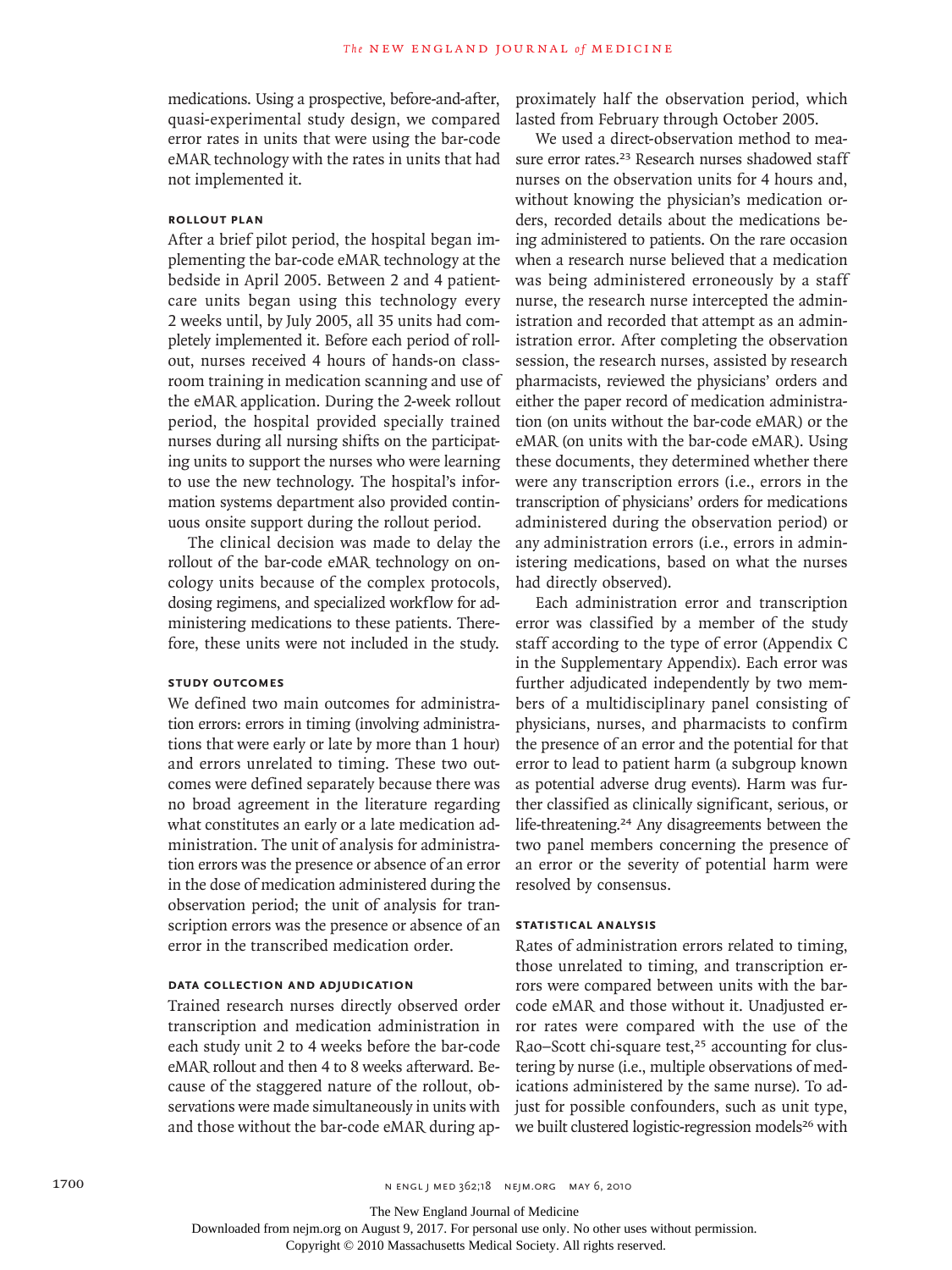presence of error as the dependent variable. Statistical analyses were performed with the use of SAS software, version 9.1 (SAS Institute).

# **RESULTS**

We observed 6723 medication administrations on patient units that did not have bar-code eMAR and 7318 medication administrations on patient units that did. Most of the observations occurred during a weekday nursing shift (7 a.m. to 3 p.m.). Table 1 lists the types of medications for which administration was observed and the characteristics of the patients who received them.

# **Nontiming Errors in Medication Administration**

On units without the bar-code eMAR, we observed 776 nontiming medication-administration errors (an 11.5% error rate), whereas on units with the bar-code eMAR, we observed 495 nontiming medication-administration errors (a 6.8% error rate), representing a 41.4% relative reduction in the rate of such errors (P<0.001) (Table 2). The rate of potential adverse drug events due to nontiming administration errors fell from 3.1% to 1.6%, representing a 50.8% relative reduction (P<0.001). Significant reductions were seen in potential adverse drug events with a severity rating of significant (a 48.5% reduction) or serious (a 54.1% reduction); the rate of potential adverse drug events that were life-threatening did not change significantly.

We observed significant relative reductions in many subtypes of nontiming medication-administration errors, including those that the barcode eMAR was expected to reduce. For example, wrong-medication errors were reduced by 57.4%, wrong-dose errors by 41.9%, and administrationdocumentation errors by 80.3%. There were significant reductions in potential adverse drug events associated with administration-documentation errors (80.3% reduction) and wrong-dose errors (33.0% reduction).

Significant reductions were seen in rates of nontiming administration errors and of associated potential adverse drug events on the surgical units (44.9% and 56.1%, respectively; P<0.001 for both) and on the intensive care units (42.5%  $[P=0.001]$  and 69.3%  $[P<0.001]$ ). On the medical units, which had the lowest error rate at baseline among the three types of units, the rate of medical errors was reduced by  $25.1\%$  (P=0.03), but the rate of potential adverse drug events was reduced by only  $11.1\%$  (P=0.59).

# **Timing Errors in Medication Administration**

The overall incidence of medication doses directly observed to be administered either early or late decreased from 16.7% without the bar-code eMAR to 12.2% with its use (a reduction of 27.3%; P=0.001) (Table 3). The majority of these errors were due to administrations that were late by 1 to 2 hours, which fell by 23.9% with use of the barcode eMAR. The incidence of potential adverse drug events due to late or early administration did not differ significantly between the units with and those without the bar-code eMAR technology.

## **Transcription Errors**

We reviewed 1799 orders on units without the barcode eMAR and observed 110 transcription errors, of which 53 were potential adverse drug events, corresponding to 6.1 transcription errors and 2.9 potential adverse drug events per 100 medication orders transcribed (Table 4). In the 1283 medication orders reviewed on units with the bar-code eMAR, no transcription errors occurred (P<0.001 for transcription errors and for potential adverse drug events due to such errors, by Fisher's exact test).

Errors intercepted by the bar-code eMAR during the 2 years after the implementation period are shown in Appendix D in the Supplementary Appendix.

#### Discussion

The implementation of bar-code medication-verification technology embedded in an eMAR was associated with a 41% reduction in nontiming administration errors and a 51% reduction in potential adverse drug events from these errors. Errors in the timing of medication administration fell by 27%, although we did not see any significant change in associated potential adverse drug events. Transcription errors and associated potential adverse drug events were essentially eliminated. Because the study hospital administers approximately 5.9 million doses of medications per year, use of the bar-code eMAR is expected to prevent approximately 95,000 potential adverse drug events at the point of medication administration every year in this hospital. The technology is also ex-

The New England Journal of Medicine

Downloaded from nejm.org on August 9, 2017. For personal use only. No other uses without permission.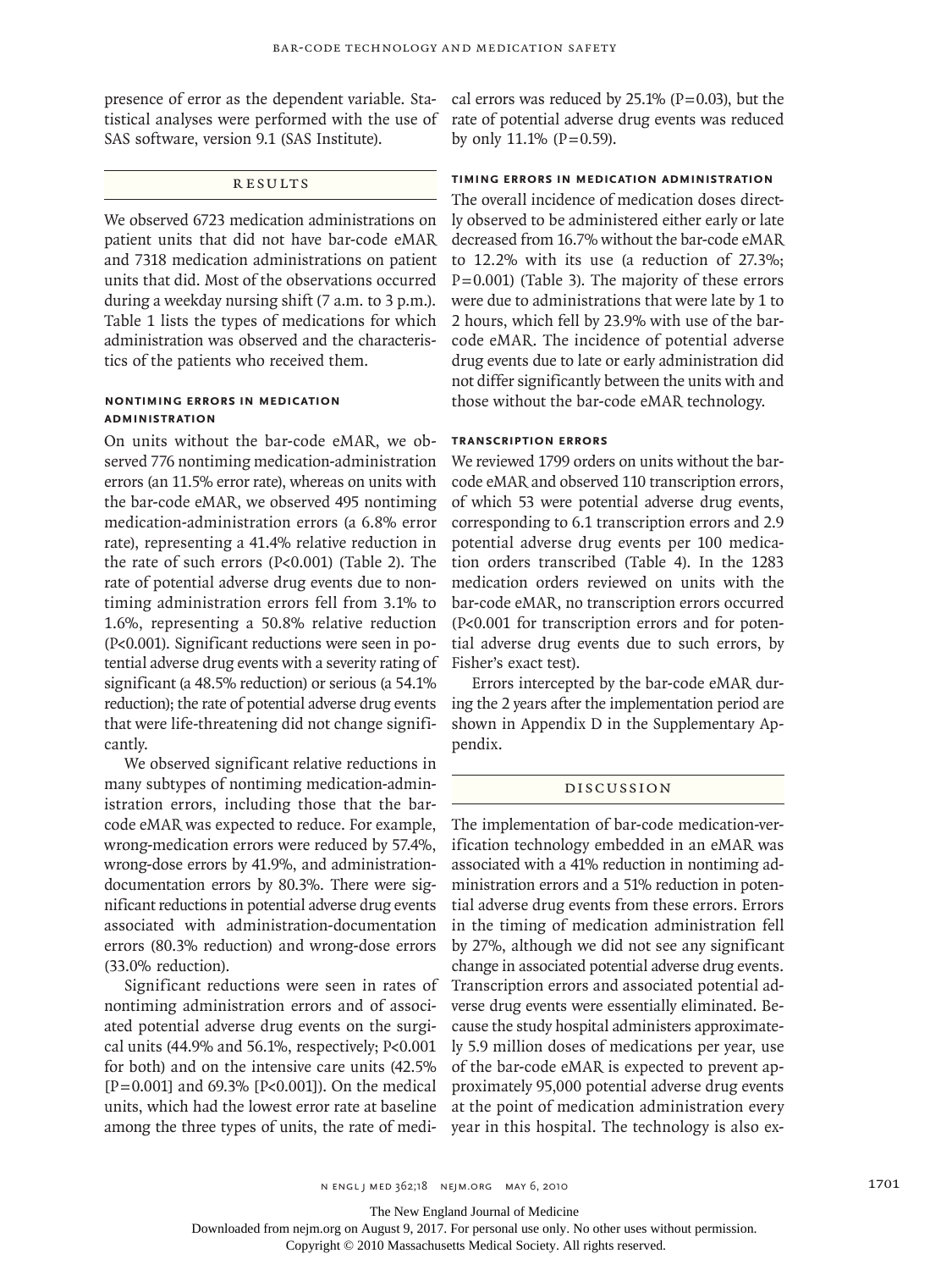| Table 1. Characteristics of 14,041 Observed Medication Administrations and 1726 Patients on Hospital Units |  |
|------------------------------------------------------------------------------------------------------------|--|
| with and Those without the Bar-Code eMAR.*                                                                 |  |

| Characteristic                                          | Units without<br><b>Bar-Code eMAR</b> | Units with<br><b>Bar-Code eMAR</b> | P Value               |
|---------------------------------------------------------|---------------------------------------|------------------------------------|-----------------------|
|                                                         |                                       |                                    |                       |
| <b>Medication administrations</b>                       |                                       |                                    |                       |
| Doses observed - no./total no. (%)                      | 6723/14,041 (47.9)                    | 7318/14,041 (52.1)                 |                       |
| Medical unit                                            | 2008/6723 (29.9)                      | 2232/7318 (30.5)                   | $<0.001$ <sup>+</sup> |
| Surgical unit                                           | 3528/6723 (52.5)                      | 3856/7318 (52.7)                   |                       |
| Intensive care unit                                     | 1187/6723 (17.7)                      | 1230/7318 (16.8)                   |                       |
| Classification of agent - no./total no. of<br>doses (%) | 6723/14,041 (47.9)                    | 7318/14,041 (52.1)                 | $<0.001$ <sup>+</sup> |
| Antibiotic                                              | 571/6723 (8.5)                        | 668/7318 (9.1)                     |                       |
| CNS, pain, psychiatric                                  | 954/6723 (14.2)                       | 870/7318 (11.9)                    |                       |
| Cardiovascular                                          | 1090/6723 (16.2)                      | 1180/7318 (16.1)                   |                       |
| Endocrine, cholesterol-lowering                         | 488/6723 (7.3)                        | 669/7318 (9.1)                     |                       |
| Gastrointestinal, nutritional                           | 2062/6723 (30.7)                      | 2128/7318 (29.1)                   |                       |
| Hematologic                                             | 668/6723 (9.9)                        | 810/7318 (11.1)                    |                       |
| Pulmonary                                               | 149/6723 (2.2)                        | 246/7318 (3.4)                     |                       |
| Renal, electrolytes                                     | 435/6723 (6.5)                        | 415/7318 (5.7)                     |                       |
| Other                                                   | 306/6723 (4.6)                        | 332/7318 (4.5)                     |                       |
| <b>Patients</b>                                         |                                       |                                    |                       |
| Overall - no./total no. (%)                             | 787/1726 (45.6)                       | 939/1726 (54.4)                    | $<0.001$ <sup>+</sup> |
| Medical unit                                            | 204/787 (25.9)                        | 261/939 (27.8)                     |                       |
| Surgical unit                                           | 469/787 (59.6)                        | 537/939 (57.2)                     |                       |
| Intensive care unit                                     | 114/787 (14.5)                        | 141/939 (15.0)                     |                       |
| Women $-$ %                                             |                                       |                                    | $0.41$ $\pm$          |
| Medical unit                                            | 47                                    | 52                                 |                       |
| Surgical unit                                           | 46                                    | 47                                 |                       |
| Intensive care unit                                     | 47                                    | 49                                 |                       |
| $Age - yr$                                              |                                       |                                    | 0.93                  |
| Medical unit                                            | $64.3 \pm 17.1$                       | $64.6 \pm 16.5$                    |                       |
| Surgical unit                                           | $58.5 + 17.0$                         | $58.4 \pm 17.8$                    |                       |
| Intensive care unit                                     | $62.4 + 16.7$                         | $61.3 + 15.3$                      |                       |

\* Plus–minus values are means ±SD. CNS denotes central nervous system, and GI gastrointestinal.

† The P value was calculated with the use of the chi-square test.

‡ The P value was calculated with the use of the Cochran–Mantel–Haenszel test.

§ The P value was calculated with the use of the stratified Wilcoxon test.

pected to reduce the number of late or early administrations by about 270,000 per year. Given that the electronic order-entry system at the study hospital processed about 1.69 million medication orders during the study year, the eMAR system is also expected to prevent approximately 50,000 potential adverse drug events related to transcription errors.

Although pharmacists and nurses often intercept errors during the medication-ordering stage, errors made during the administration stage and,

to a lesser extent, during the medication-transcription stage often go undetected.<sup>3</sup> This finding highlights the need for highly reliable strategies such as bar-code technology to act as an additional safety net in medication administration. The close integration of the order-entry, pharmacy, and medication-administration systems ensures that nurses administer medications only after pharmacists have clinically reviewed the medication orders (except for medications used in emer-

The New England Journal of Medicine

Downloaded from nejm.org on August 9, 2017. For personal use only. No other uses without permission.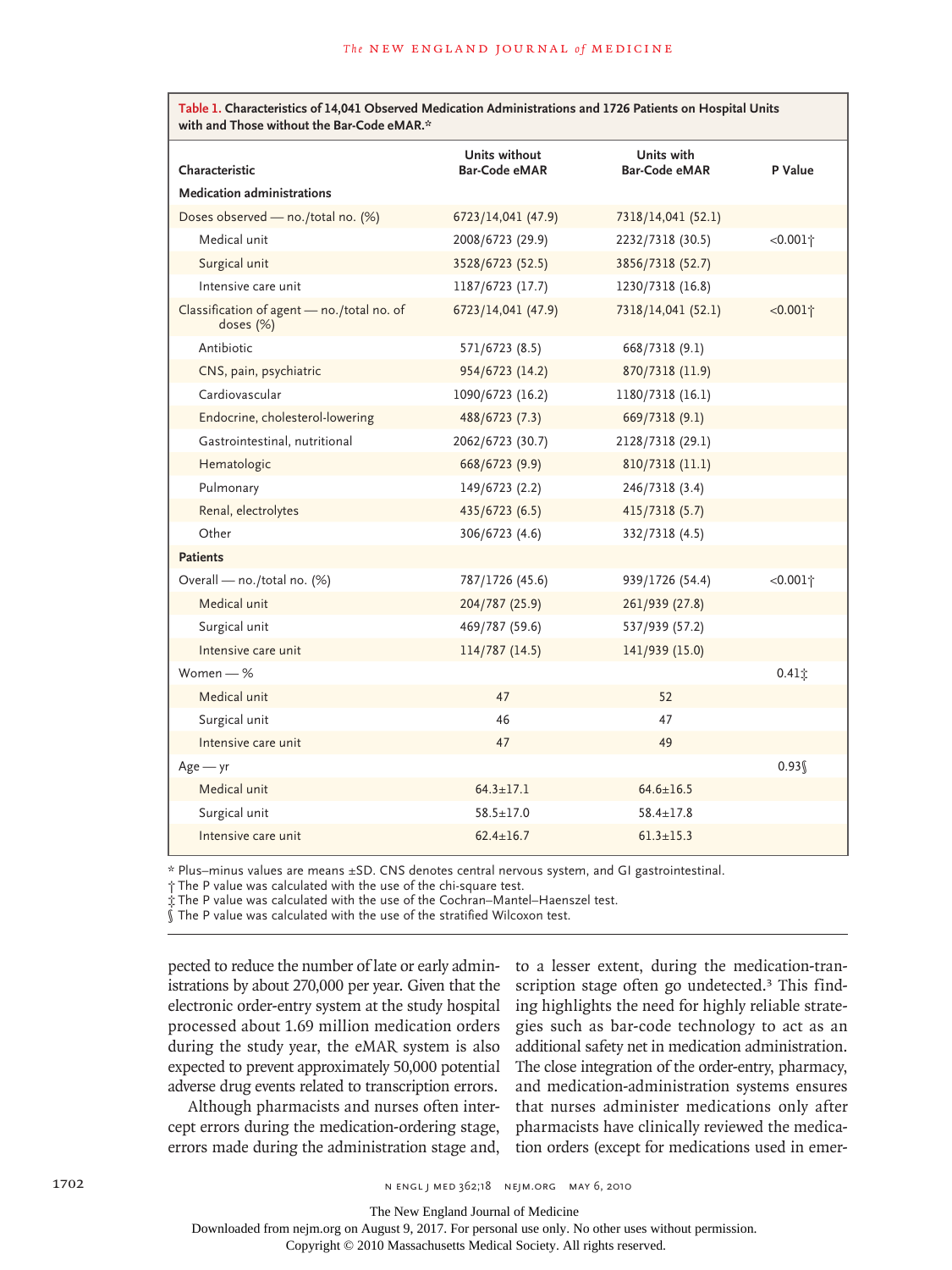| Table 2. Nontiming Medication-Administration Errors and Potential Adverse Drug Events on Units without and Those with the Bar-Code eMAR.*                                                                                                            |                                                             |                                                         |                                  |          |                                                             |                                                         |                                  |         |
|------------------------------------------------------------------------------------------------------------------------------------------------------------------------------------------------------------------------------------------------------|-------------------------------------------------------------|---------------------------------------------------------|----------------------------------|----------|-------------------------------------------------------------|---------------------------------------------------------|----------------------------------|---------|
| Nontiming Administration Errors                                                                                                                                                                                                                      |                                                             |                                                         | Medication Errors                |          |                                                             |                                                         | Potential Adverse Drug Events    |         |
|                                                                                                                                                                                                                                                      | Units without<br>Bar-Code<br>$(N = 6723)$<br>eMAR<br>doses) | Units with<br>Bar-Code<br>$(N = 7318$<br>eMAR<br>doses) | Relative Change<br>in Error Rate | P Value  | Units without<br>Bar-Code<br>$(N = 6723)$<br>eMAR<br>doses) | Units with<br>Bar-Code<br>$(N = 7318$<br>eMAR<br>doses) | Relative Change<br>in Error Rate | PValue  |
|                                                                                                                                                                                                                                                      | no. of errors (% of doses)                                  |                                                         | % (95% CI)                       |          | no. of errors (% of doses)                                  |                                                         | % (95% CI)                       |         |
| Total errors                                                                                                                                                                                                                                         | 776 (11.5)                                                  | 495 (6.8)                                               | $-41.4$ $(-34.2$ to $-47.6$ )    | < 0.001  | 213(3.1)                                                    | 114 (1.6)                                               | $-50.8$ $(-39.1$ to $-61.7)$     | 0.001   |
| Error type                                                                                                                                                                                                                                           |                                                             |                                                         |                                  |          |                                                             |                                                         |                                  |         |
| Oral vs. nasogastric-tube administration                                                                                                                                                                                                             | 298 (4.4)                                                   | 260 (3.6)                                               | $-19.9$ $(-6.6$ to $-33.3)$      | 0.003    | $\circ$                                                     | $\circ$                                                 |                                  |         |
| Error in administration documentation                                                                                                                                                                                                                | 192 (2.9)                                                   | 41 (0.6)                                                | $-80.3$ $(-73.7$ to $-87.0)$     | 0.001    | 86 (1.3)                                                    | 18 (0.2)                                                | $-80.3$ $(-70.7$ to $-90.5)$     | < 0.001 |
| Dose error                                                                                                                                                                                                                                           | 136 (2.0)                                                   | 84 (1.1)                                                | $-41.9$ $(-27.9$ to $-58.7)$     | < 0.001  | 63 (0.9)                                                    | 46 (0.6)                                                | $-33.0$ ( $-10.5$ to $-59.6$ )   | 0.005   |
| Wrong medication                                                                                                                                                                                                                                     | 64 (1.0)                                                    | 29 (0.4)                                                | $-57.4 (-39.2 to -76.3)$         | 0.001    | 9(0.1)                                                      | 10(0.1)                                                 | $2.1$ (-89.8 to 93.7)            | 0.97    |
| Error in directions, monitoring, or both                                                                                                                                                                                                             | 37 (0.6)                                                    | 46 (0.6)                                                | $18.9 (-33.9 to 68.4)$           | 0.51     | 28 (0.4)                                                    | 32(0.4)                                                 | $10.0 (-47.0 to 64.4)$           | 0.76    |
| Administration without order                                                                                                                                                                                                                         | 19 (0.3)                                                    | 8(0.1)                                                  | $-60.7$ $(-29.4$ to $-93.3)$     | $-0.001$ | 12(0.2)                                                     | 2(0.03)                                                 | $-83.3$ $(-70.7$ to $-90.5)$     | 0.001   |
| Errors in routes of administration other<br>than oral or nasogastric tube                                                                                                                                                                            | 17(0.3)                                                     | 6(0.1)                                                  | $-68.0 (-37.4 to -97.7)$         | $-0.001$ | 7(0.1)                                                      | 2(0.03)                                                 | $-70.0$ $(-32.6$ to $-99.9)$     | 0.001   |
| Other errors                                                                                                                                                                                                                                         | 16 (0.2)                                                    | 21(0.3)                                                 | $20.5 (-57.9 to 98.7)$           | 0.61     | 8(0.1)                                                      | 4(0.05)                                                 | $-54.0$ $(-99.9$ to 0.9)         | 0.05    |
| Location of patient                                                                                                                                                                                                                                  |                                                             |                                                         |                                  |          |                                                             |                                                         |                                  |         |
| Medical unit                                                                                                                                                                                                                                         | 107(1.6)                                                    | 85 (1.2)                                                | $-25.1(-3.5 to -46.5)$           | 0.03     | 44 (0.7)                                                    | 41 (0.6)                                                | $-11.1$ $(-49.0$ to $28.1)$      | 0.59    |
| Surgical unit                                                                                                                                                                                                                                        | 345 (5.1)                                                   | 207 (2.8)                                               | $-44.9$ $(-35.8$ to $-54.7)$     | $-0.001$ | 110 (1.6)                                                   | 53 (0.7)                                                | $-56.1(-41.9 to -70.5)$          | < 0.001 |
| Intensive care unit                                                                                                                                                                                                                                  | 324(4.8)                                                    | 203 (2.8)                                               | $-42.5$ ( $-32.6$ to $-52.7$ )   | 0.001    | 59 (0.9)                                                    | 20(0.3)                                                 | $-69.3 (-53.9 to -84.9)$         | 0.001   |
| Severity of potential adverse drug events                                                                                                                                                                                                            |                                                             |                                                         |                                  |          |                                                             |                                                         |                                  |         |
| Clinically significant                                                                                                                                                                                                                               |                                                             |                                                         |                                  |          | 123(1.8)                                                    | 69 (0.9)                                                | $-48.5$ $(-33.9$ to $-64.0)$     | < 0.001 |
| Serious                                                                                                                                                                                                                                              |                                                             |                                                         |                                  |          | 88 (1.3)                                                    | 44 (0.6)                                                | $-54.1$ $(-36.8$ to $-70.4)$     | < 0.001 |
| Life-threatening                                                                                                                                                                                                                                     |                                                             |                                                         |                                  |          | 2(0.03)                                                     | 1(0.01)                                                 | $-53.9$ $(-99.9$ to $56.4)$      | 0.34    |
| * P values have been adjusted for unit type and for multiple observations by the same nurses. For definitions and examples of error types, see Appendix C in the Supplementary Appendix,<br>available with the full text of this article at NEJM.org |                                                             |                                                         |                                  |          |                                                             |                                                         |                                  |         |

n engl j med 362;18 nejm.org may 6, 2010 1703

#### Bar-Code Technology and Medication Safety

The New England Journal of Medicine Downloaded from nejm.org on August 9, 2017. For personal use only. No other uses without permission.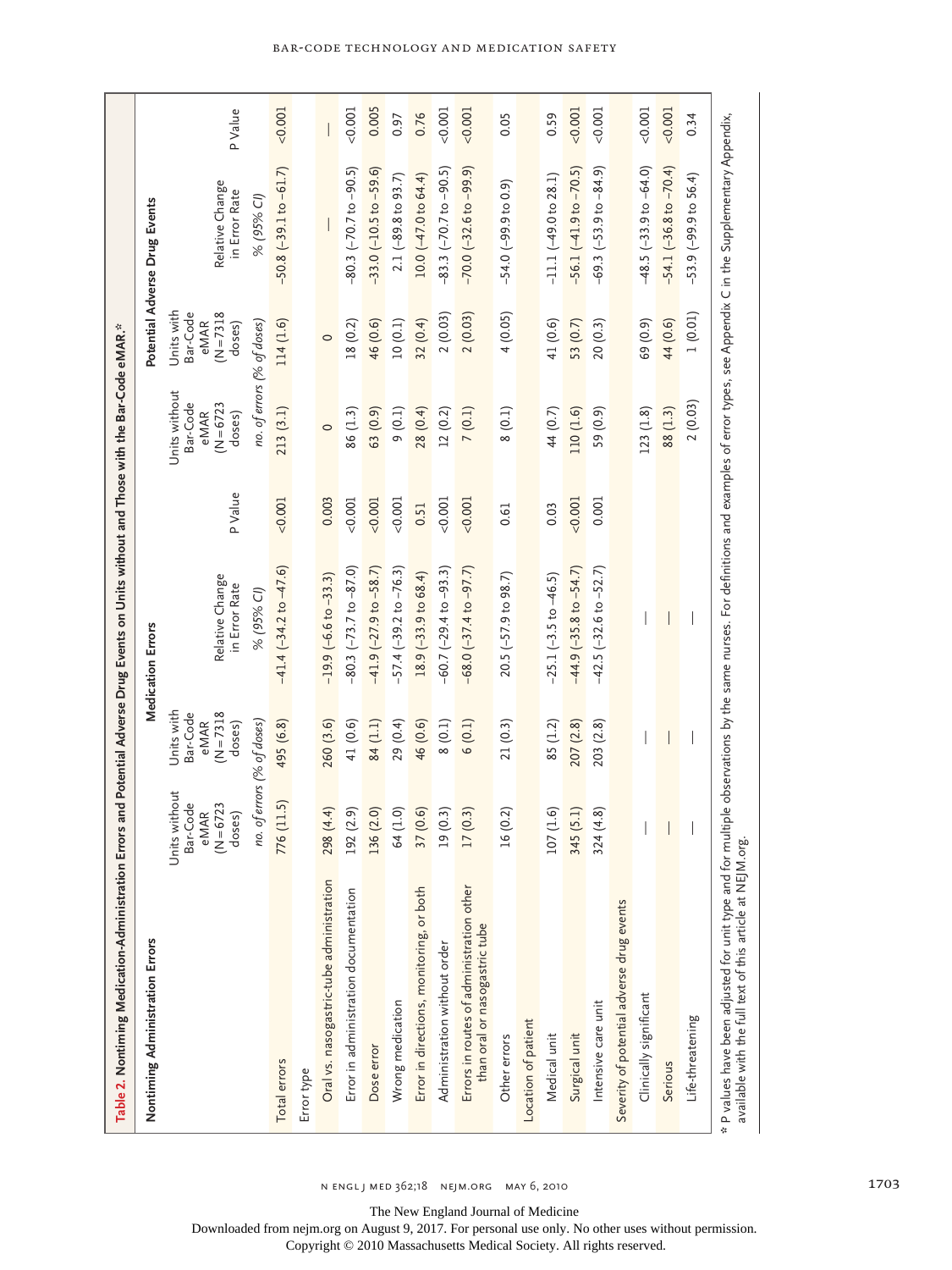| Related to Timing<br>Administration<br>Errors |                                                    | <b>Medication Errors</b>                           |                                   |          |                                                      |                                                       | Potential Adverse Drug Events    |                          |
|-----------------------------------------------|----------------------------------------------------|----------------------------------------------------|-----------------------------------|----------|------------------------------------------------------|-------------------------------------------------------|----------------------------------|--------------------------|
|                                               | Bar-Code eMAR<br>(N = 6723 doses)<br>Units without | $(N = 7318$ doses)<br>Units with Bar-<br>Code eMAR | Relative Change<br>in Error Rate  | P Value  | $(N = 6723$ doses)<br>Bar-Code eMAR<br>Units without | $(N = 7318$ doses)<br>Bar-Code eMAR<br>Units with Bar | Relative Change<br>in Error Rate | PValue                   |
|                                               |                                                    | no. of errors (% of doses)                         | % (95% CI)                        |          | no. of errors (% of doses)                           |                                                       | % (95% CI)                       |                          |
| Total errors                                  | 1126 (16.7)                                        | 891 (12.2)                                         | $-27.3$ $(-21.0$ to $-33.8)$      | 0.001    | 34 (0.5)                                             | 30 (0.4)                                              | $-18.9$ ( $-60.4$ to 25.5)       | 0.44                     |
| Early administration                          | 144 (2.1)                                          | 73 (1.0)                                           | $-53.3 (-40.4 to -66.6)$          | 0.001    | 4(0.06)                                              | 3(0.04)                                               | $-33.3$ $(-99.9$ to $72.1)$      | 0.56                     |
| 1 to 2 hr early                               | 108 (1.6)                                          | 63 (0.9)                                           | $-46.6$ $(-29.8$ to $-63.1)$      | $-0.001$ | I                                                    | $\overline{\phantom{a}}$                              | I                                | $\overline{\phantom{a}}$ |
| >2 to 4 hr early                              | 27 (0.4)                                           | 5(0.1)                                             | $-82.5 (-66.8 \text{ to } -99.2)$ | 0.001    | 3(0.04)                                              | 1(0.01)                                               | $-75.0 (-99.9 to 0.02)$          | 0.05                     |
| >4 hr early                                   | 9(0.1)                                             | 5(0.1)                                             | $-46.1(-99.9 to 6.8)$             | 0.09     | 1(0.01)                                              | 2(0.03)                                               | $100 (-99.0 to 99.9)$            | 0.71                     |
| Late administration                           | 982 (14.6)                                         | 818 (11.2)                                         | $-23.6$ $(-16.5$ to $-30.7)$      | $-0.001$ | 30(0.4)                                              | 27 (0.4)                                              | $-17.8$ ( $-60.4$ to 25.5)       | 0.43                     |
| 1 to 2 hr late                                | 783 (11.6)                                         | 649 (8.9)                                          | $-23.9$ ( $-16.0$ to $-31.9$ )    | $-0.001$ | $\overline{\phantom{a}}$                             | 1(0.01)                                               | $\overline{\phantom{a}}$         | $\bigg $                 |
| $>2$ to 4 hr late                             | 175 (2.6)                                          | 128(1.7)                                           | $-33.0$ $(-17.6$ to $-48.2)$      | $-0.001$ | 25 (0.4)                                             | 17(0.2)                                               | $-37.8$ ( $-76.0$ to 0.84)       | 0.06                     |
| >4 hr late                                    | 24 (0.4)                                           | 41 (0.6)                                           | $55.6$ $(-22.2 t_0 99.9)$         | 0.16     | 5(0.07)                                              | 9(0.1)                                                | 71.4 (-99.0 to 99.9)             | 0.48                     |

gencies), allowing patients to benefit more fully from pharmacists' clinical knowledge. Preventing transcription errors is also important, especially since each erroneous transcription can lead to repeated erroneous administrations. Given the high number of doses administered and orders transcribed in any acute care hospital, implementation of the bar-code eMAR could substantially improve medication safety.

The effect of the bar-code eMAR in our study was similar to the effect of the early implementation of computerized physician-order entry, which reduced serious medication errors at the ordering stage by 55%.7 Decision support embedded within computerized physician-order entry systems is more likely to prevent errors that result from bad judgment, insufficient knowledge, or incomplete clinical information when choosing a therapeutic plan; in contrast, the bar-code eMAR system is more likely to prevent errors associated with memory lapses or mental slips in executing a therapeutic plan. As such, the two technologies would probably play complementary roles in improving medication safety in acute care hospitals. Further research is needed to determine the relative values of computerized physician-order entry and the bar-code eMAR system when resources do not permit a particular hospital to implement the two technologies simultaneously. The proportion of serious medication errors committed and the magnitude of the reduction in serious errors by health information technology at the four stages of the inpatient medication process may inform that line of research (Fig. 1).

Our study suggests that the prevention of many of the potential adverse drug events could be attributed to the reduction in documentation errors. This finding may lead some to conclude that the eMAR component of the bar-code eMAR may have greater effect than the medication-verification component. However, our experience in studying the workflow of the medication-administration process suggests that the medication-verification component greatly facilitates the documentation process for nurses and may be an important factor for its acceptance.<sup>27</sup> Previous research in human-factors engineering also suggests that new errors may be introduced if busy clinicians are asked to select medications from a list of multiple medications due to be administered and then to document the administration times using a keyboard and a mouse.28,29 In addition, by the time

The New England Journal of Medicine

Downloaded from nejm.org on August 9, 2017. For personal use only. No other uses without permission.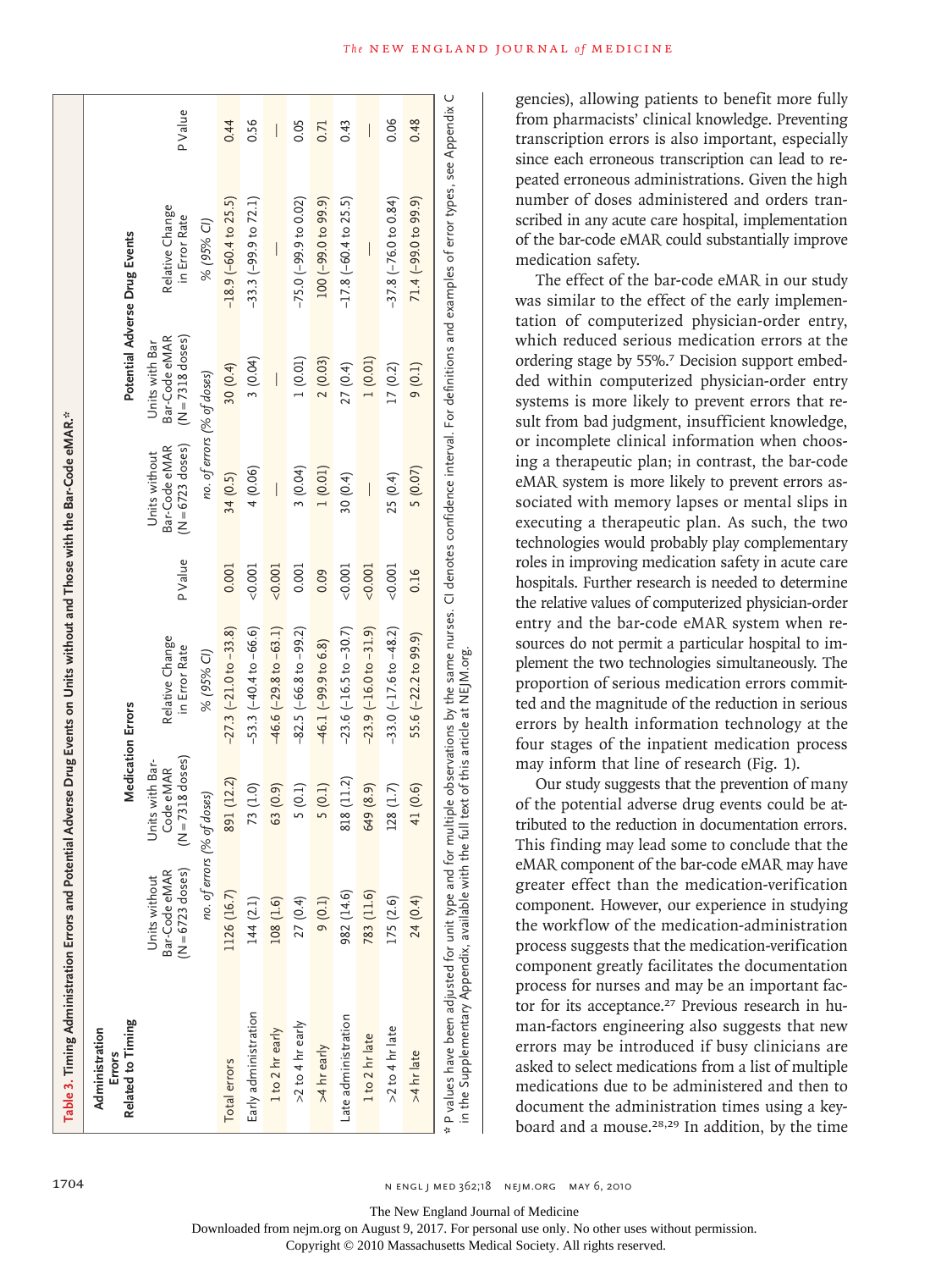| <b>Transcription Errors</b>               |                                                           | <b>Medication Errors</b>                               |                                          | <b>Potential Adverse Events</b>                                      |
|-------------------------------------------|-----------------------------------------------------------|--------------------------------------------------------|------------------------------------------|----------------------------------------------------------------------|
|                                           | Units without<br>Bar-Code eMAR<br>$(N = 1799)$<br>orders) | Units with<br>Bar-Code eMAR<br>$(N = 1283)$<br>orders) | Units without<br>$(N = 1799)$<br>orders) | Units with<br>Bar-Code eMAR Bar-Code eMAR<br>$(N = 1283)$<br>orders) |
|                                           |                                                           |                                                        | no. of errors (% of orders)              |                                                                      |
| Total errors                              | 110(6.1)                                                  | $\mathbf{0}$                                           | 53(2.9)                                  | $\Omega$                                                             |
| Type of error                             |                                                           |                                                        |                                          |                                                                      |
| Error in directions                       | 68(3.8)                                                   | $\Omega$                                               | 31(1.7)                                  | $\Omega$                                                             |
| Error in frequency of administration      | 10(0.6)                                                   | $\mathbf 0$                                            | 3(0.2)                                   | $\mathbf 0$                                                          |
| Order not transcribed                     | 5(0.3)                                                    | $\mathbf{0}$                                           | 5(0.3)                                   | $\mathbf{0}$                                                         |
| Error in route of administration          | 4(0.2)                                                    | $\mathbf 0$                                            | 1(0.1)                                   | $\mathbf 0$                                                          |
| Unacceptable abbreviation                 | 4(0.2)                                                    | $\mathbf{0}$                                           | 4(0.2)                                   | $\mathbf{0}$                                                         |
| Dose error                                | 3(0.2)                                                    | $\mathbf 0$                                            | $\mathbf 0$                              | $\Omega$                                                             |
| Illegible transcription of order          | 2(0.1)                                                    | $\Omega$                                               | 2(0.1)                                   | $\Omega$                                                             |
| Substitution error                        | 2(0.1)                                                    | $\mathbf 0$                                            | 1(0.1)                                   | $\mathbf 0$                                                          |
| Wrong time of administration              | 1(0.1)                                                    | $\mathbf{0}$                                           | $\mathbf{0}$                             | $\mathbf{0}$                                                         |
| Duplicate transcription from single order | 1(0.1)                                                    | $\mathbf{0}$                                           | $\mathbf 0$                              | $\mathbf{0}$                                                         |
| Medication not discontinued as ordered    | 1(0.1)                                                    | $\mathbf{0}$                                           | $\mathbf{0}$                             | $\Omega$                                                             |
| Other errors                              | 9(0.5)                                                    | 0                                                      | 6(0.3)                                   | $\mathbf 0$                                                          |
| Severity of potential adverse events      |                                                           |                                                        |                                          |                                                                      |
| Significant                               |                                                           |                                                        | 28(1.6)                                  | $\mathbf 0$                                                          |
| Serious                                   |                                                           |                                                        | 24(1.3)                                  | $\mathbf{0}$                                                         |
| Life-threatening                          |                                                           |                                                        | 1(0.1)                                   | $\mathbf 0$                                                          |

**Table 4. Transcription Errors, Medication Errors, and Potential Adverse Drug Events on Units without and Those** 

\* Because results were zero for all observations in which the bar-code eMAR was used, we could not build multivariable models to compute adjusted P values. For definitions and examples of error types, see Appendix C in the Supplementary Appendix, available with the full text of this article at NEJM.org.

we conducted the current study, our study hospital had already implemented bar-code verification in the pharmacy, resulting in significantly fewer wrong medications found in the areas where medications are stored.<sup>8</sup> Our results likely represent a lower boundary with respect to the effect of the medication-verification step. Further study may be necessary to address the relative importance of the two main components of the barcode eMAR.

Although the rate of medication-administration errors fell substantially, not all errors were eliminated. There are two possible reasons for this. First, patient-safety technology is effective only if it is used as intended. Even though the study hospital expended substantial resources in the training of end users, 20% of the drugs administered on units with the bar-code eMAR technology were given without the bar-code scanning step during the study period; this rate of noncompliance might be due in part to the learning curve in the early stages of implementation. Second, the study hospital used an early version of the software; several important improvements have been incorporated since this study was carried out, including improved functionality for intravenous medication administration, sliding-scale dosing, fractional dosing, and nonstandard scheduling of doses. These issues illustrate that the deployment of health information technology should be thought of not as a single event in time but rather as an iterative process that requires modifications and improvements.

This study has several limitations. First, the results reflect the experience of one hospital that already has fully implemented computerized phy-

The New England Journal of Medicine

Downloaded from nejm.org on August 9, 2017. For personal use only. No other uses without permission.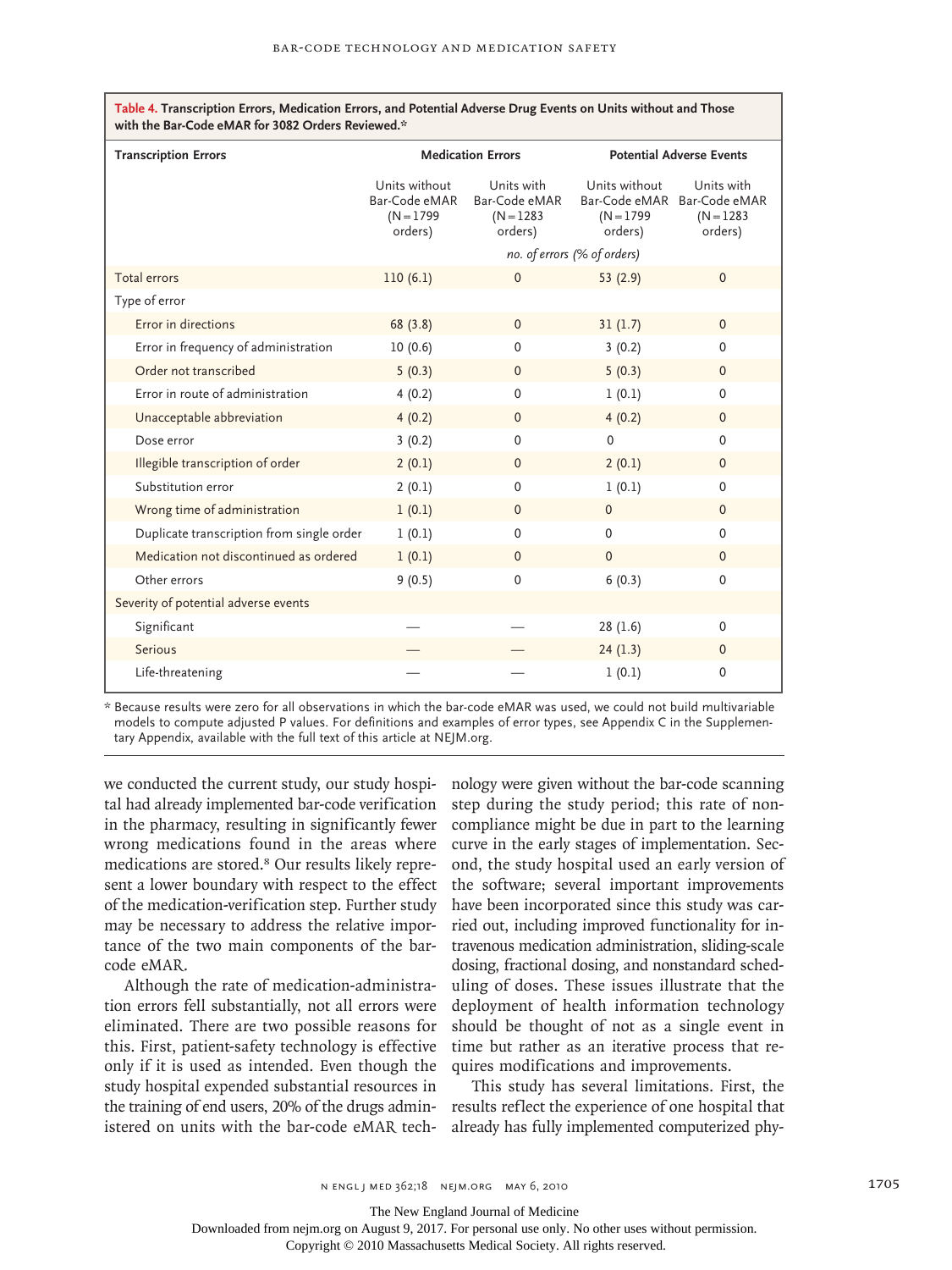

sician-order entry for physicians and bar-code verification for pharmacy staff. Hospitals that choose to implement the bar-code eMAR technology without computerized physician-order entry, pharmacy bar-code verification, or both may find that it has a different effect on administration errors. For example, hospitals without computerized physician-order entry will probably not eliminate transcription errors. Second, the study examined potential adverse drug events, not actual adverse drug events. Although an earlier study estimated that one actual adverse drug event occurs for every seven potential events,<sup>30</sup> further research will be needed to determine the true effect of the bar-code eMAR on adverse drug events. Third, the study hospital designed the application in close collaboration with users and clinical leaders who were willing to support a substantial change in workflow to improve the overall medication process. In addition, extensive resources were expended to support the rollout, including adequate training, onsite support, adequate hardware, and a responsive software-development team. Organizations interested in implementing the bar-code eMAR should consider these factors in order to

maximize their investment in this patient-safety technology, and future studies should evaluate vendor solutions implemented in the community setting. Fourth, the nurses observed in this study might have performed better because they were being watched (a phenomenon known as the Hawthorne effect); however, this effect probably applied equally to observations made or units with and without bar-code eMAR technology. Previous studies have also suggested that the Hawthorne effect is minimal after the subject is initially exposed to the observer.<sup>31</sup> Fifth, even though observations were made simultaneously on the units with the bar-code eMAR and on those without it for part of the study period, the staggered rollout schedule meant that more observations were made on units without the bar-code eMAR during the early part of the study period. Our findings might therefore have been subject to a secular effect, although it is unlikely that this effect would have been substantial over a period of 9 months.

Taken together, our findings show that the barcode eMAR technology improves medication safety by reducing administration and transcription

The New England Journal of Medicine

Downloaded from nejm.org on August 9, 2017. For personal use only. No other uses without permission.